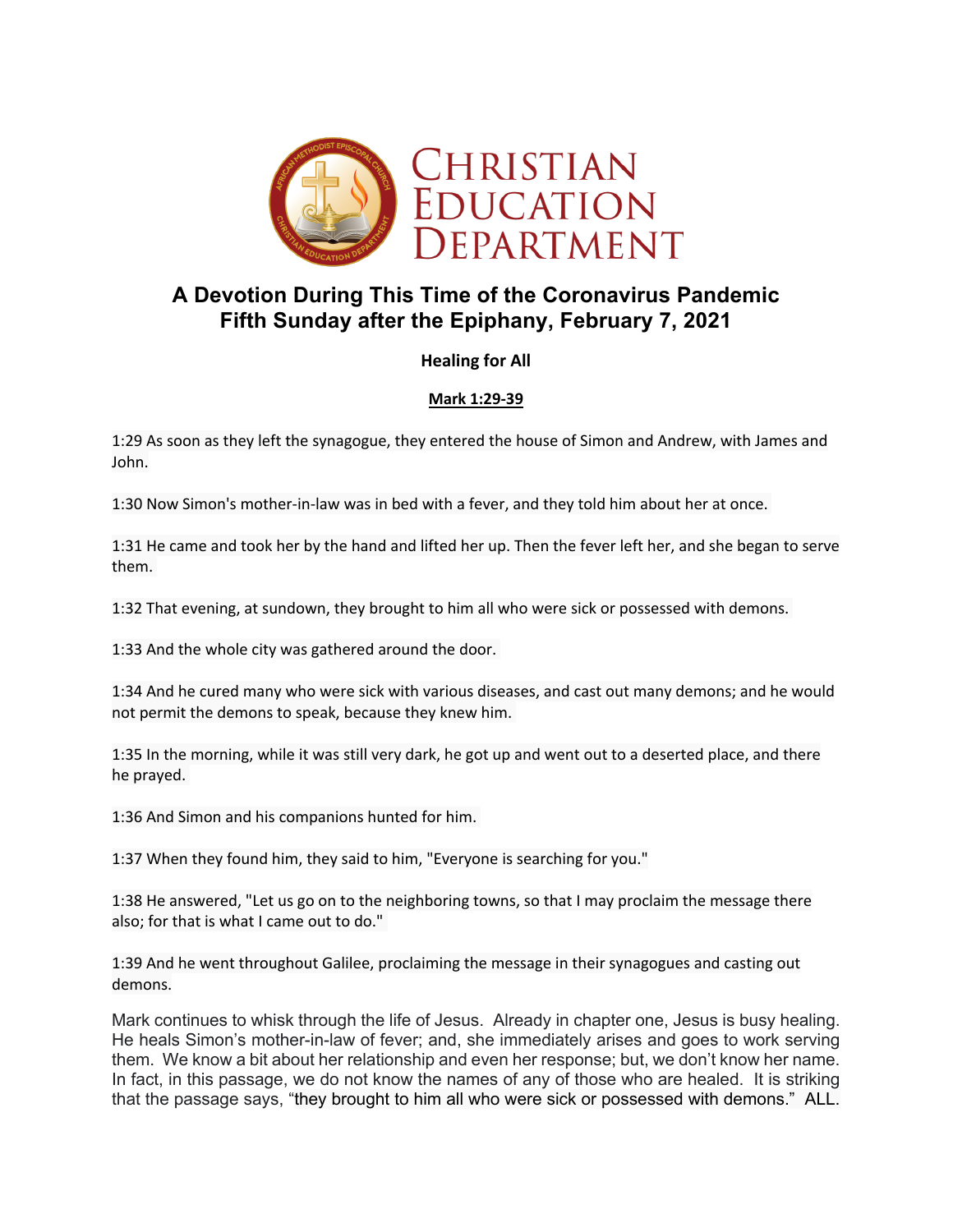All were brought; and, Jesus healed many. All—the poor and "uninsured", the rich, those with "pre-existing" conditions, the powerful, the homeless, the "undocumented alien," the marginalized—all who needed healing—physically, mentally, spiritually--were brought to Jesus, the healer.

As we move past a year since the beginning of this global pandemic, the world needs healing most desperately—physically, mentally, socially, politically, economically, ecologically, and spiritually. The pandemic has exposed the healthcare disparities that have long existed. As many of us celebrate Black History Month, we are reminded that past racist abuses in healthcare and research have made it so that some of the ones most in danger from COVID-19 are afraid and suspicious of the vaccine. In the case of the coronavirus, healing and prevention come at a cost. While wealthy nations buy up the world's supply of vaccines, poorer nations are forced to the back of the checkout line. When will the healing of all become the interest and desire of all—the common will for the common good?

In the USA, February is Heart Health Month (https://www.nhlbi.nih.gov/health-topics/educationand-awareness/american-heart-month/about), a time for us to learn about heart disease and the things we can do to be heart healthy. In a spiritual sense, this Markan passage gives us direction as to how we can be heart healthy as well. We are called to care for the health of others, doing what we can to get them to the source of healing. We also are called to self-care. Jesus withdrew to a deserted place to pray. In the midst of so much need, we may feel guilty taking some "metime;" but, self-care is necessary for our health and the health of others to whom we are called to serve. Simon's mother-in-law could not serve until she was healed. As our ancestors sang, we should find time and space to "steal away."

**TALK:** Take a moment to be silent, reflect, and share (write down)—Reflecting on the scripture, where is your "deserted place"? How often do you go there to pray and engage in other spiritual practices that give you strength and renew you?

### **PRAY:**

Gracious God, heal our land. Heal us. Heal ALL. In the name of Jesus, the Great Physician, AMEN.

### **ACT:**

1. Based on your reflections from the TALK section, what can you do to help others find the healing they need? Family histories are important to record and share, so are family health/medical histories. Do a family health/medical history. Here are some ideas as to how: https://www.cdc.gov/genomics/famhistory/famhist\_basics.htm In this Season after the Epiphany, do what you can to protect the health of others and yourself by practicing social distancing as much as possible, washing your hands often, and wearing face covering to help prevent the spread of COVID-19—See: http://www.amechealth.org.

2. See also the activity that accompanies this devotion.

**Song: Lift Every Voice and Sing** AMEC Hymnal, #571

Lift ev-ery voice and sing, Till earth and heav-en ring, Ring with the har-mo-nies of lib-er-ty; Let our re-joic-ing rise